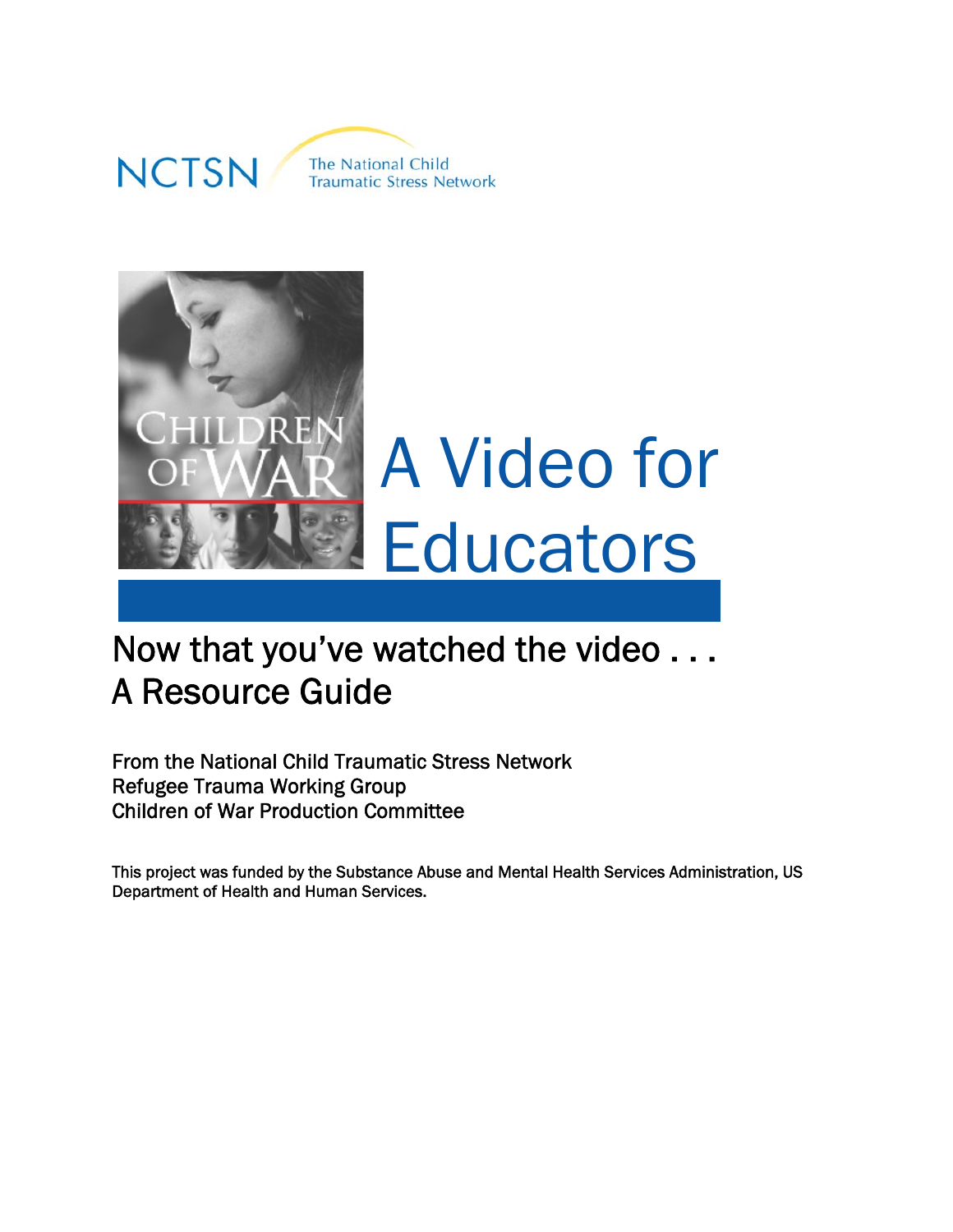Children of War: A Video for Educators Resource Guide

From the

#### National Child Traumatic Stress Network Refugee Trauma Working Group Children of War Production Committee

Dennis Hunt, PhD – Center for Multicultural Human Services Marion Chew, PhD – Center for Multicultural Human Services Audrey Rubin, PhD – Center for Refugee and Medical Trauma, Boston Medical Center Heidi Ellis, PhD - Center for Refugee and Medical Trauma, Boston Medical Center Theresa Stichick Betancourt, PhD – Center for Medical and Refugee Trauma, Boston University Medical Center Jessica Roman, MA – La Clinica del Pueblo Gloria Elliott, MD – La Clinica del Pueblo Anne Holland, PhD – Children's Crisis Treatment Center Crystal Riley, MA – Intercultural Child Traumatic Stress Center of Oregon Karen Batia, PhD – Heartland Alliance FACES Marleen Wong, MSW – Los Angeles Unified School District

> Amy Blalock, BA, Ellen Gerrity, PhD, Judy Holland, MPH, and Deborah N. Lott, MFA, of the National Center for Child Traumatic Stress

Angela Gonzalez, PhD – Substance Abuse and Mental Health Services Administration

On the cover:

Large photo: Yarvin Cuchilla. Small photos, left to right: Awa Nur, Adul Hakim Paigir, and Fatu Sankoh. These youth appear in the play *Children of War*.

#### National Child Traumatic Stress Network

[www.NCTSN.org](http://www.nctsn.org/)

#### 2005

The National Child Traumatic Stress Network is coordinated by the National Center for Child Traumatic Stress, Los Angeles, CA, and Durham, NC. Address queries to [info@nctsn.org](mailto:info@nctsn.org)

This project was funded by the

Substance Abuse and Mental Health Services Administration (SAMHSA), US Department of Health and Human Services (HHS). The views, policies, and opinions expressed are those of the authors and do not necessarily reflect those of SAMHSA or HHS.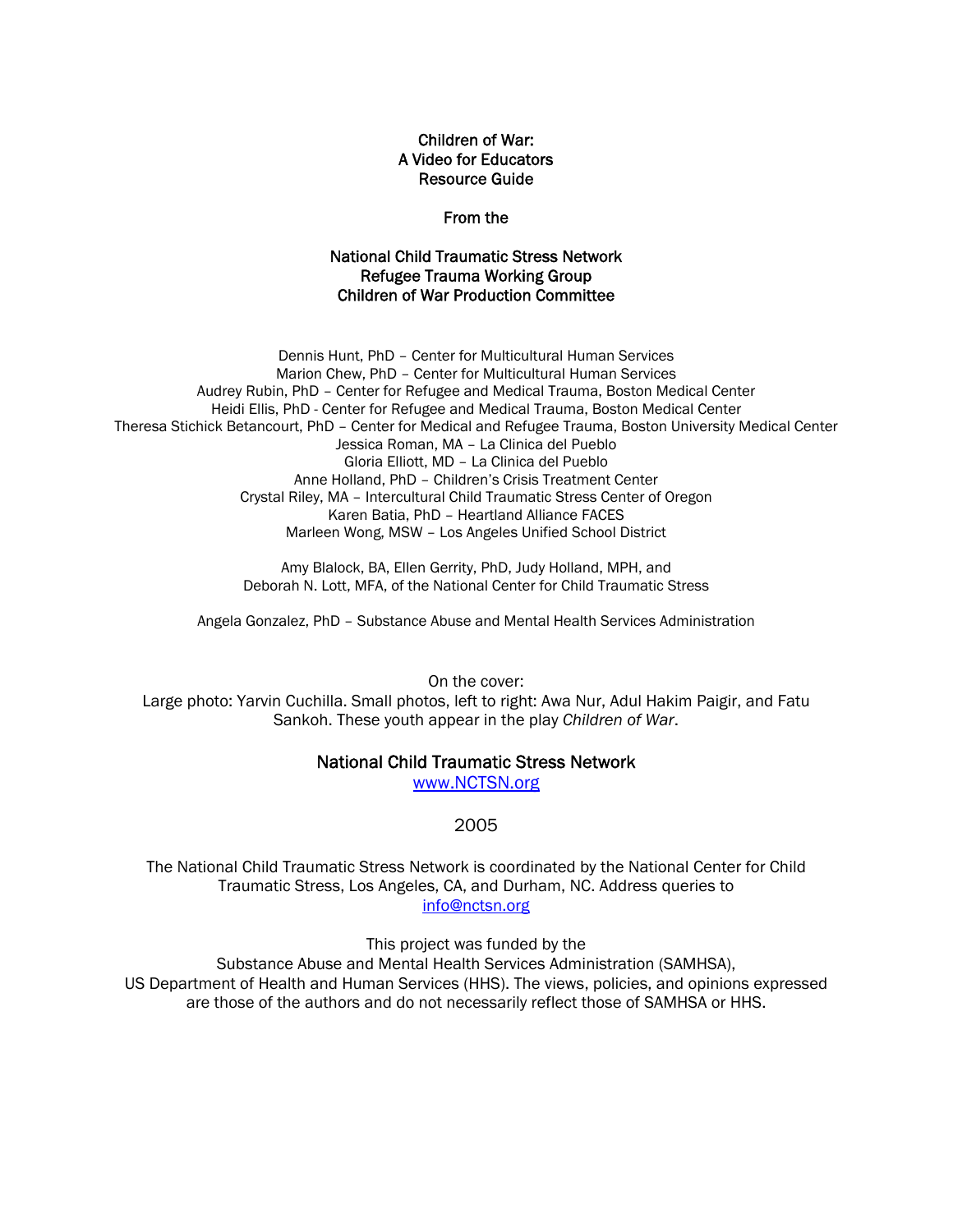### **Contents**

| <b>Discussion Questions</b>                               | 1              |
|-----------------------------------------------------------|----------------|
| Ways Teachers Can Help Refugee Students: Some Suggestions | $\overline{2}$ |
| Ways Schools Can Help Refugee Families                    | 3              |
| <b>Definitions</b>                                        | 4              |
| <b>Statistics</b>                                         | 5              |
| <b>War and Traumatic Stress</b>                           | 5              |
| <b>Effects of Traumatic Stress on School Performance</b>  | 6              |
| About the Play Children of War                            | 7              |
| <b>Web Resources</b>                                      | 8              |
| <b>For Further Reading</b>                                | 9              |
| About the National Child Traumatic Stress Network         | 9              |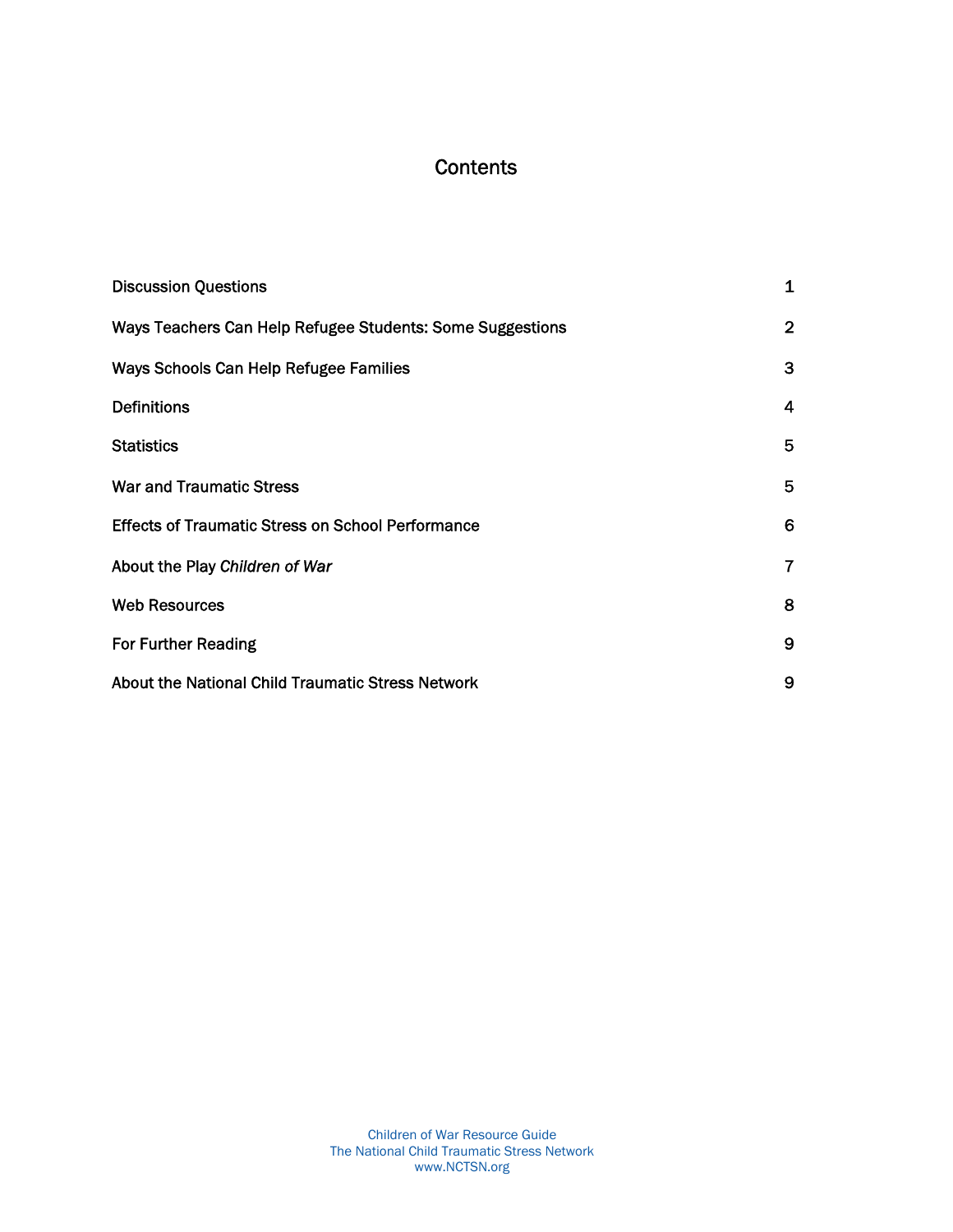## Children of War – A Video for Educators Resource Guide

*Now that you've watched the video . . .* 

### Discussion Questions

- 1. What did you learn about refugee children? Did the youth in the play remind you of students you have taught in your classrooms or have known in your school?
- 2. The participants in *Children of War* speak of reacting to loud noises or disturbances in school as if they were immersed once again in life-threatening conditions of war. As Fatu from Sierra Leone says, "I know I'm here but my body doesn't believe it." Have you ever observed a student reacting this way? What could a teacher do to help?
- 3. Refugee children learn a new language and become acculturated more rapidly than their parents, often becoming the "culture brokers" for their families. This situation may force unwanted adult responsibilities on children and adolescents. What can teachers and schools do to help?
- 4. Children sometimes feel torn between the cultures of their homelands and their parents and the new American culture of their peers. Have you ever observed a student struggling with this dilemma? How can teachers or schools help students integrate these possibly conflicting cultural identities?
- 5. How can teachers invite children or adolescents to share their experiences and celebrate their own culture without making them feel put on the spot and singled out as "different?"
- 6. What challenges has your school faced in addressing the needs of refugee students? How has your school met these challenges?
- 7. Do you know of resources in your community that can provide specialized help for refugee children?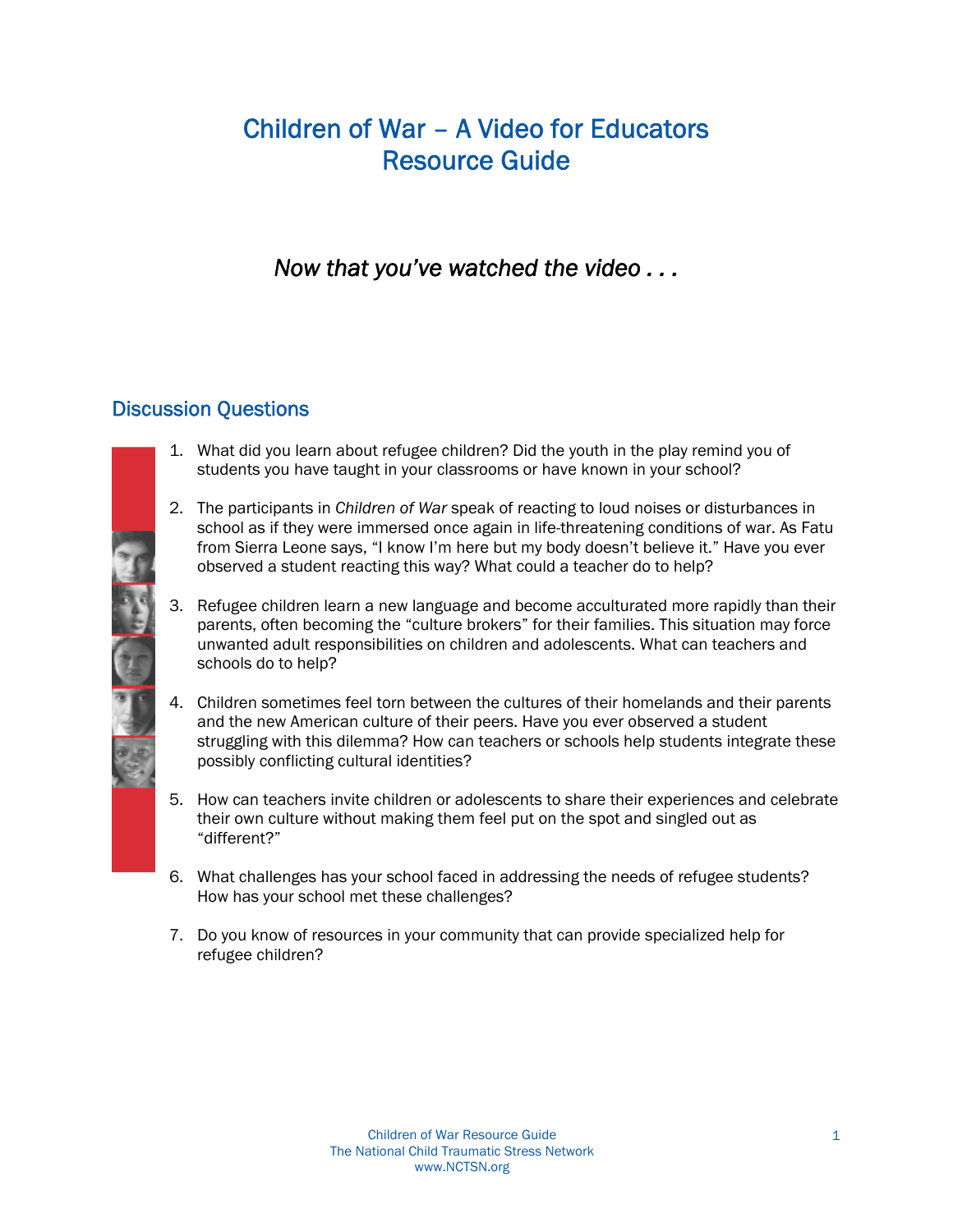### Ways Teachers Can Help Refugee Students: Some Suggestions

- 1. Provide a stable, comforting environment and be available to listen. Students may want to ask questions and perhaps to tell you about some of their experiences. Help students know how to approach you by being specific about how and when it is appropriate to talk (e.g., "You may come up to my desk any time after class and ask to talk to me.")
- 2. Provide access to tutors for refugee students. Extra academic help may be very beneficial for a refugee child or adolescent who may already feel additionally stigmatized by poor academic performance. A good relationship with a tutor can also provide a helpful personal connection.
- 3. Provide a safe community in the school and classroom. Show that diversity is welcomed and appreciated, not feared.
	- a. Display welcome signs in different languages.
	- b. Display photographs/items from different countries represented within the student body.
	- c. Lead class discussions about stereotypes and prejudices (keep the discussion general, not focused on particular students.)
- 4. Be consistent with rules and expectations to help students gain a sense of mastery in their daily lives.
- 5. The youth in *Children of War* testify to the healing value of telling one's story and having it taken seriously. However, children and adolescents may need to disclose information in their own time and in their own way. Never pressure students to tell their stories in an open classroom setting. Let students know that you appreciate and take seriously their powerful experiences, and are available to listen if and when they are ready.
- report on one's home country, provide a favorite food from one's home culture, etc. Some 6. Provide creative opportunities for children to tell their stories or explore their backgrounds. Voluntary assignments could be to interview one's parents, provide a students may not want to showcase their differences, so these activities should be totally voluntary, with other acceptable alternatives. Some students may not be able to tell their stories, due to the trauma they experienced.
- 7. Be aware that some students may react to trauma by acting out and others by becoming withdrawn. Pay as much attention to those students who are withdrawn and quiet as to those who are acting out.
- 8. Make sure school and classroom rules are clear. Some behaviors that American teachers might take for granted, such as the need for promptness or quiet in the classroom, might not be obvious to a student from another culture. If a student continues to have trouble, consider a referral to a school counselor to assess whether the "acting out" is the result of traumatic stress or other emotional problems.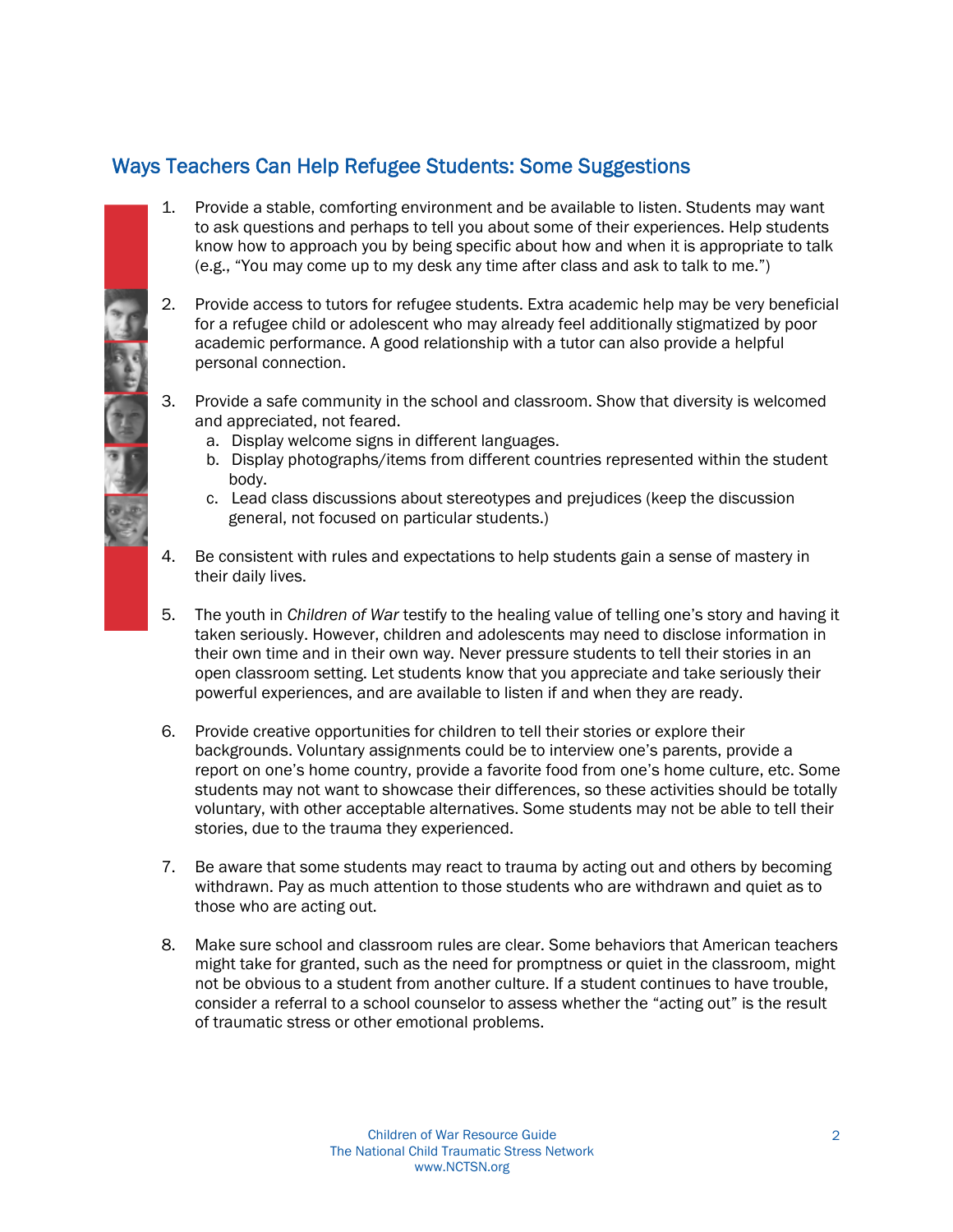- 9. Help your students channel their feelings into prosocial activities. The adolescents who participated in the play *Children of War* expressed their wish to help others, to make meaning out of their experiences, and to make a difference in the world. Engaging in prosocial, constructive activities, whether volunteering for an environmental group, helping in a political campaign, or volunteering at a homeless shelter or hospital, can be very restorative for a child or adolescent whose trauma has led to a loss of faith in society.
- 10. Be sensitive to the experiences of refugee children in your classroom when teaching history or social studies lessons that pertain to war. Some students may have strong reactions to the topic. If appropriate, include information on displacement and the refugee experience as part of your curriculum
- 11. Consider establishing a peer support group that stresses positive solutions and a connection both to countries of origin and to new communities. A community member, a social worker, or an English as a Second Language (ESL) teacher might be willing to lead the group.
- 12. Talk to other teachers to share strategies and successes. ESL teachers are often good resources.

### Ways Schools Can Help Refugee Families

- 1. Do not make assumptions about what constitutes a family unit. Refugee children may be living with their biological parents, other relatives, or family friends. Family members may have come to the United States at different times and under varied circumstances. Whenever possible, meet with a student's caregivers early in the school year to better understand the child's living situation and to begin establishing a positive relationship with the caregivers.
- may not be a priority. Refer families to community agencies that can help. 2. Don't assume that everything is fine once a family has reached America. Some parents may be suffering from their own traumatic stress reactions, which may have an impact on the child. Some families may need help with basics like shelter, medical care, and so forth. These needs may overwhelm children and families, and activities like homework
- 3. Communicate respectfully with parents who may not understand English, American culture, or expectations of parents by American school systems. Use a translator if at all possible to avoid encouraging role reversal among children and parents, already a common challenge for immigrant and refugee families.
- 4. Refugee trauma may affect a child's or family's relationship to authority and institutions. A child who has witnessed torture and brutality in an oppressive regime may find it difficult to trust authority. Help children and their families by explaining the roles of teachers, principals, and other school authority figures.
- 5. Provide a school orientation as a social gathering for parents/caregivers who are new to your community. Offer them an opportunity to meet school administrators, counselors, and teachers to build a relationship *before* a problem may need to be addressed.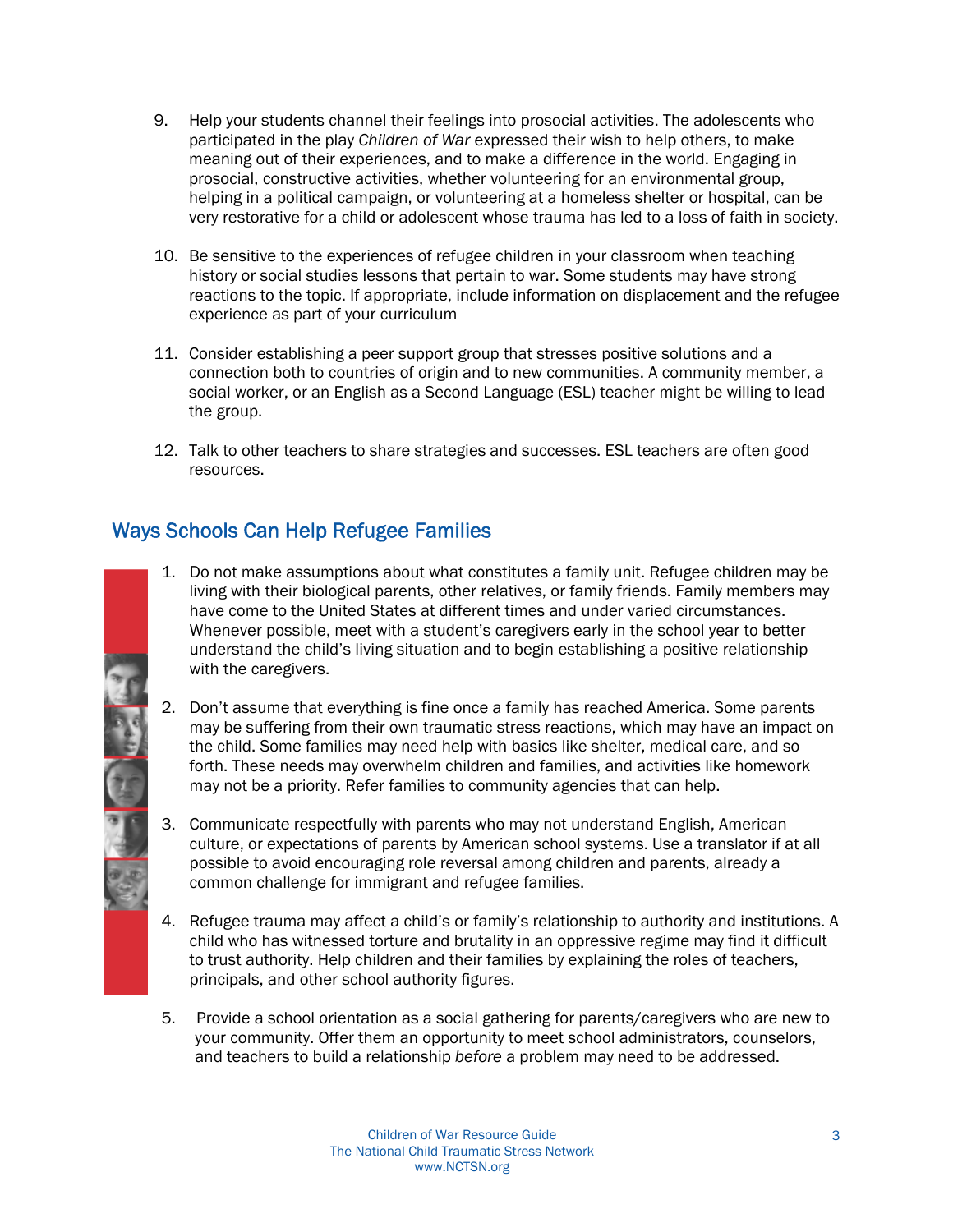- 6. Explain the role of parents in American schools and the expectation that parents/caregivers will be involved in the educational environment. In some cultures, parent involvement with problems occurring at school would be seen as inappropriate.
- 7. Develop partnerships with community organizations, particularly those that represent the cultural communities of the student body. Adults from immigrant and refugee backgrounds who are more established in the United States may be able to act as "culture brokers" and provide some cultural context to teachers so they can better understand what children may have experienced in their countries of origin. These partnerships can help bridge misunderstandings and expectations that arise from differences in cultural perspective and may also provide adults who can mentor refugee children and give them extra support and tutoring.
- 8. Identify mental health experts on refugee trauma in your community so that you have resources available for children who may be having trauma-related problems.

### **Definitions**

Immigrant: A person who voluntarily leaves his or her country of origin to seek a better life. reunite with family members, or for other personal reasons. Migration is usually planned in advance.

Refugee: A person who flees his or her country because of a well-founded fear of persecution based on race, religion, nationality, political opinion, or membership in a particular social group. Flight is often unplanned and conducted under duress. Individuals who flee their countries because of civil wars or natural disasters may not be eligible for refugee resettlement under US law and may face an involuntary return to their country of origin.

Unaccompanied Refugee Children: Children who are separated from both parents, and who are not being cared for by an adult who, by law or custom, has responsibility to do so. These children are particularly vulnerable to further victimization during the process of exile and relocation.

Asylum Seeker: A person of non-US citizenship who asks to remain in the United States, usually after having entered illegally (without documentation) and is unable to return to his/her country of origin because of a well-grounded fear of persecution.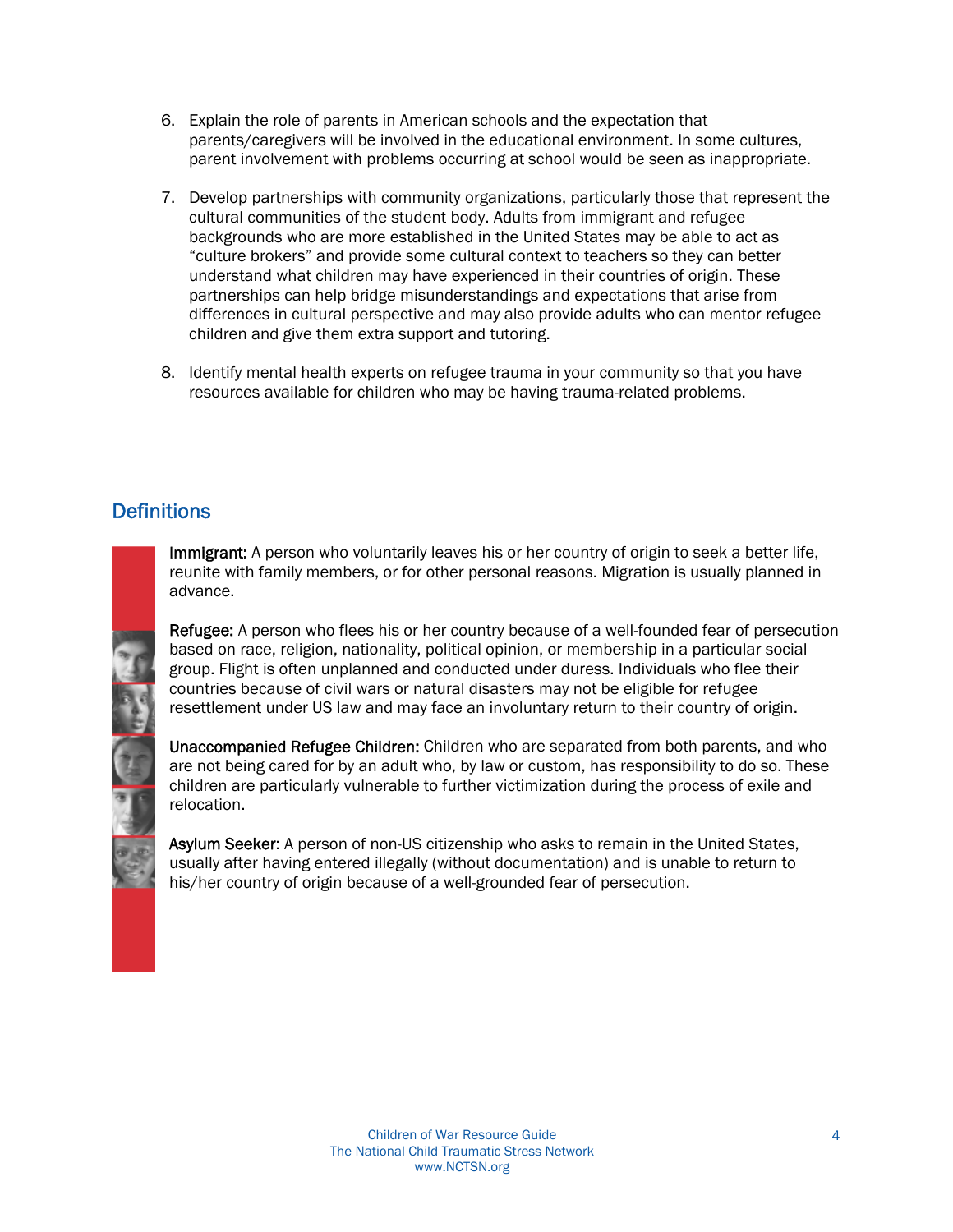### **Statistics**



Between 1988 and 2001, more than 1.3 million refugees were admitted to the United States.

In 2003, over 10,000 refugee youth under the age of 18 arrived in the United States. In the first half of 2004, that number rose to almost 15,000 refugee youth. These numbers do not include children and families seeking asylum or immigration as a voluntary move. (Source: US Department of State Bureau of Population, Refugees and Migration)

In the past decade, more than 2 million children were killed in war and conflict. Another 6 million were wounded. One million were orphaned, losing one or both parents.

Twenty-five million of the world's children have been uprooted. Some remain within their own countries; many flee to other countries as refugees. More than 300,000 youths, many of whom are less than 10 years old, serve as child soldiers. Many girl soldiers are forced into sexual slavery. (Source: United Nations High Commissioner for Refugees)

### War and Traumatic Stress

Children and adolescents who have faced the violent conditions of war or civil unrest often suffer from traumatic stress reactions that may endure for months or years after the danger has passed. Children can heal from these experiences with the support of caring adults, the security of a safe environment, and access to appropriate care. Educators can help refugee children develop hope for the future and the skills to meet their goals.

Re-experiencing: Dwelling on or having to ward off unbidden thoughts, memories, sights, sounds, and other sensory impressions of past traumatic experiences. Everyday school and classroom events can serve as *traumatic reminders* to a vulnerable child. A buzzer sounding, fire alarm ringing, or even a locker door slamming can re-immerse a child in the experience of trauma. A child or adolescent reacting to a traumatic reminder might dive under a desk, freeze, start to shake, or withdraw from classroom activity.

Avoidance: Avoiding talking or thinking about anything associated with the past trauma. This avoidance may cause a child to seem rigid or emotionally withdrawn. To avoid strong feelings, a child may become cut off or detached from other people or be unable to form healthy relationships with peers. In the classroom, a child may seem disinterested in schoolwork or unwilling to make commitments.

Hyperarousal: In the wake of traumatic events, a child may suffer from nervousness or hypervigilance—a state of being on the alert for danger and of interpreting mundane events as dangerous. A traumatized child may startle easily or be quick to interpret neutral events as potentially dangerous or negative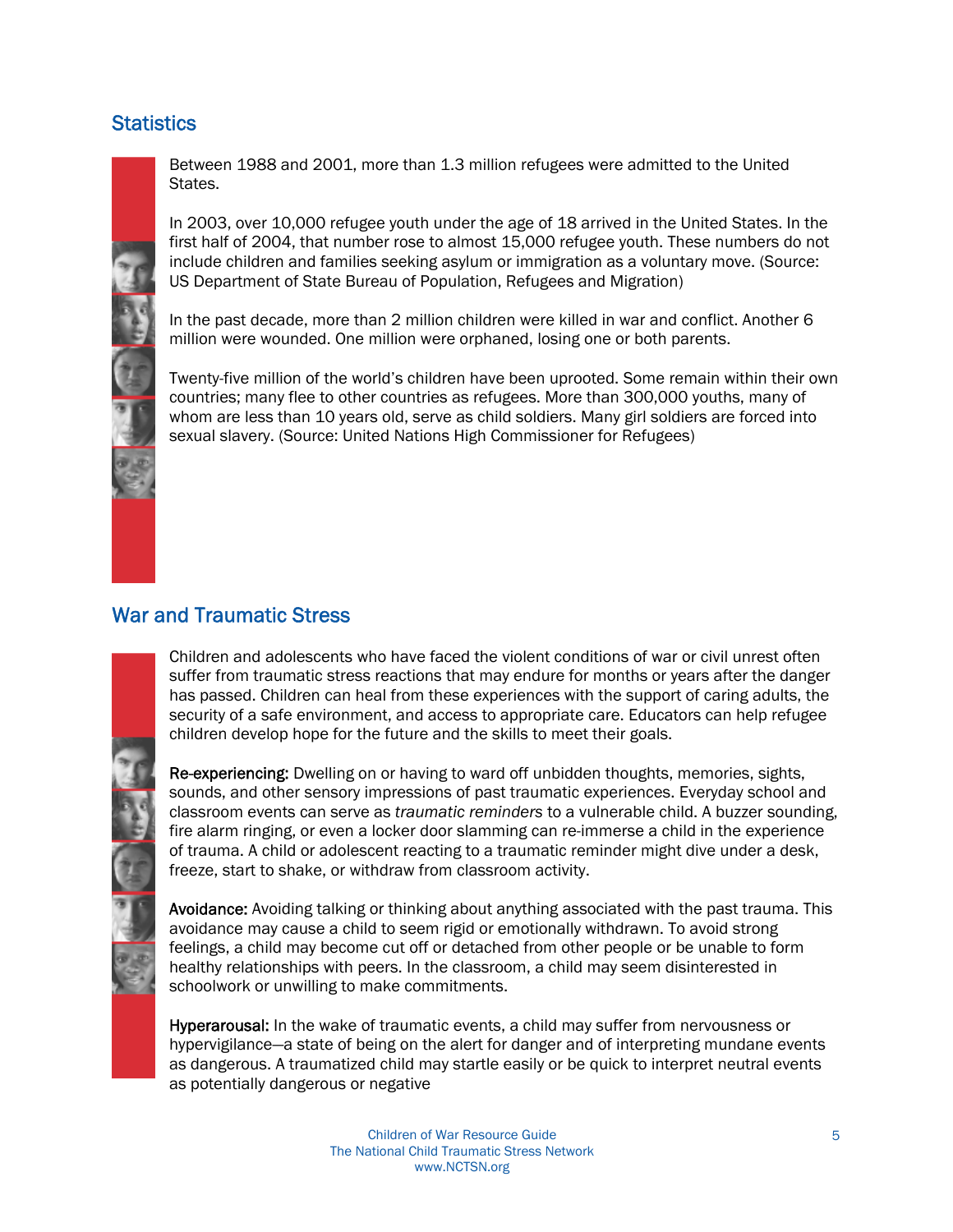Sleep Disturbances: Refugees of war and unrest may suffer from insomnia or from frequent nighttime awakenings, night terrors, or nightmares. They may appear tired or listless during the day because they are not getting enough sleep at night.

Traumatic Bereavement: Many refugee children have lost parents, siblings, other family members and peers, often in violent acts committed before their eyes. Traumatic bereavement occurs when a child or adolescent becomes so preoccupied with memories, images, and thoughts about the circumstances under which the person died that he or she cannot go through a normal grieving process. It is not unusual for a refugee child or adolescent to dwell on and re-experience these traumatic events or to fantasize about reversal, revenge, or returning to bring to justice those responsible. Some children may need to work with a therapist who specializes in grief or trauma issues.

### Effects of Traumatic Stress on School Performance

Traumatic stress can have a negative impact on school performance by interfering with a child's ability to concentrate or to remember new information. Exposure to traumatic events may also undermine a student's ability to trust authority figures such as teachers and to interact with peers. Adolescent refugees may have lost their faith in society or their ability to plan productively for their own futures.

Refugee and immigrant children may also have spotty educational histories, with months spent without any education while in relocation camps or in transit. Some children have had no formal education at all. When a family's focus is on meeting basic needs, education may fall by the wayside.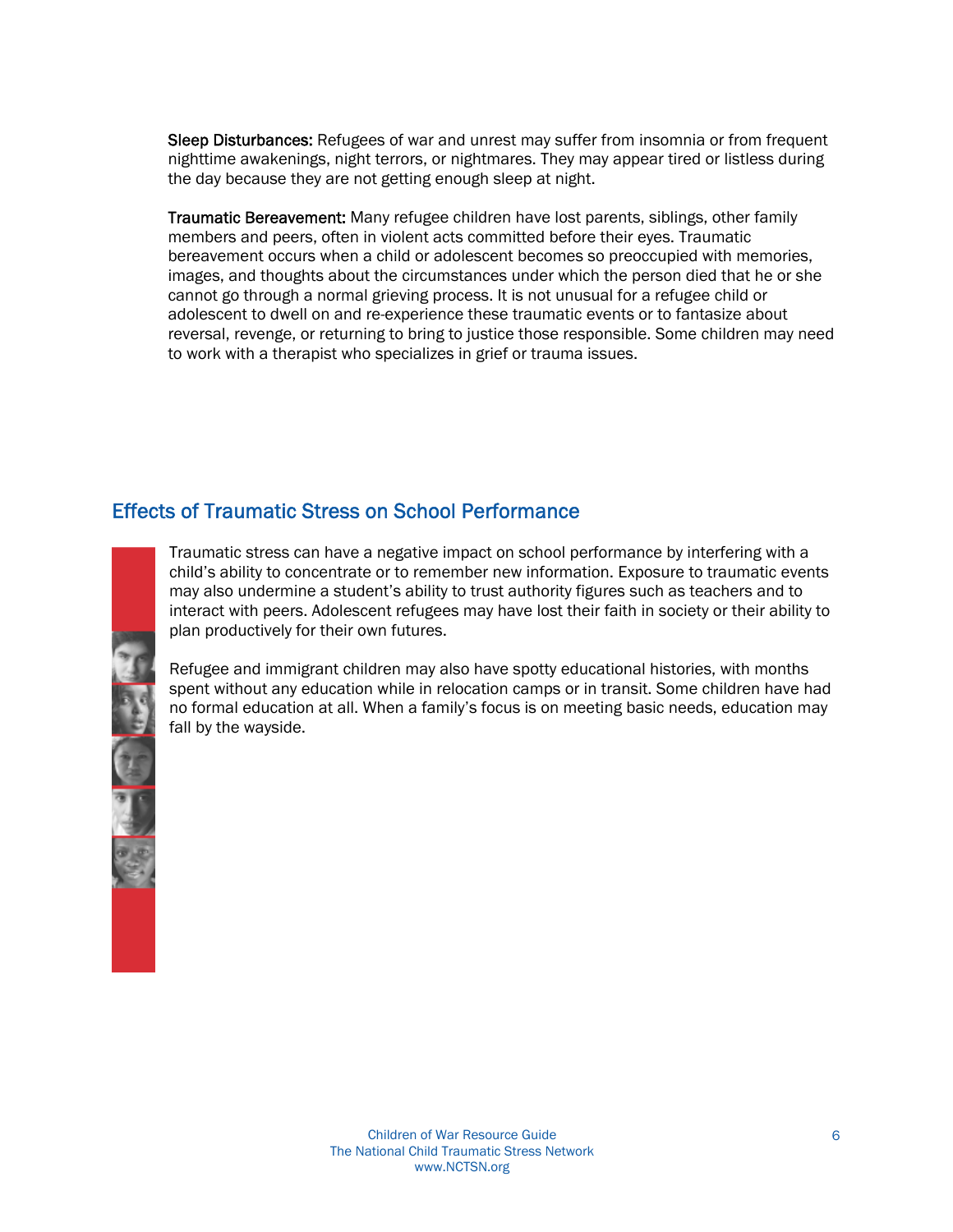### About the Play *Children of War*



Playwright Ping Chong developed *Undesirable Elements*, a theater production about the contemporary immigrant experience. When Dennis Hunt, PhD, director of the Center for Multicultural Human Services (CMHS), attended *Undesirable Elements* he saw parallels with the unique experiences of refugee children and adolescents served by CMHS. CMHS has met the mental health and other needs of refugee and immigrant families since 1982. Now a member of the National Child Traumatic Stress Network, CMHS servers more than 6,000 individuals and families per year in 34 languages.

CMHS brought Ping Chong together with five refugee adolescents living in the Washington, DC area, and a CMHS counselor who was herself a refugee from Iran. *Children of War* is the result of the collaboration among these refugee students, the playwright Ping, and CMHS. *Children of War* is based on their stories about war, trauma, displacement, and resilience.

"This play serves a therapeutic end to the extent that it works as a kind of testimony," says Hunt. "One of the principles in recovering from trauma is to pull a very frightening, fragmented memory of things into a coherent story and then have others witness that story.

Members of the National Child Traumatic Stress Network, with funding from the Substance Abuse and Mental Health Administration of the U.S. Department of Health and Human Services, produced this videotape to bring the stories of refugee children to educators. Its purpose is to help educators better understand the refugee children in their classrooms and schools.

#### Participants in *Children of War*

In order of appearance in the play and, top to bottom, in the image bar throughout the Resource Guide:

Dereen Pasha, 15, Iraq Awa Nur, 15, Somalia Yarvin Cuchilla, 18, El Salvador Adul Hakeem Paigir, 14, Afghanistan Fatu Sankoh, 15, Sierra Leone Farinaz Amirsehi, CMHS therapist, Iran (not shown)

#### About the Playwright Ping Chong

Ping Chong's parents immigrated to the United States from China and never learned English. "I know what the immigrant story is, and I certainly know what it means to be Other in this country," he says. Chong has created 20 original works in his *Undesirable Elements* series that tell the stories of various immigrant communities. Chong conceived *Children of War* as a "chorale" in which the participants' stories and voices are interwoven to form a tapestry of words and histories. According to Chong, each child gained strength from hearing his or her story voiced by others and by the power of their stories coming together as one.

Ping Chong's theater company, (Ping Chong & Company, a.k.a. The Fuji Company) was founded in 1975 to create innovative works of theater and art that explore the intersection of race, history, culture, and technology in the modern world. The company tours widely in the United States and throughout the world and has received numerous honors and awards.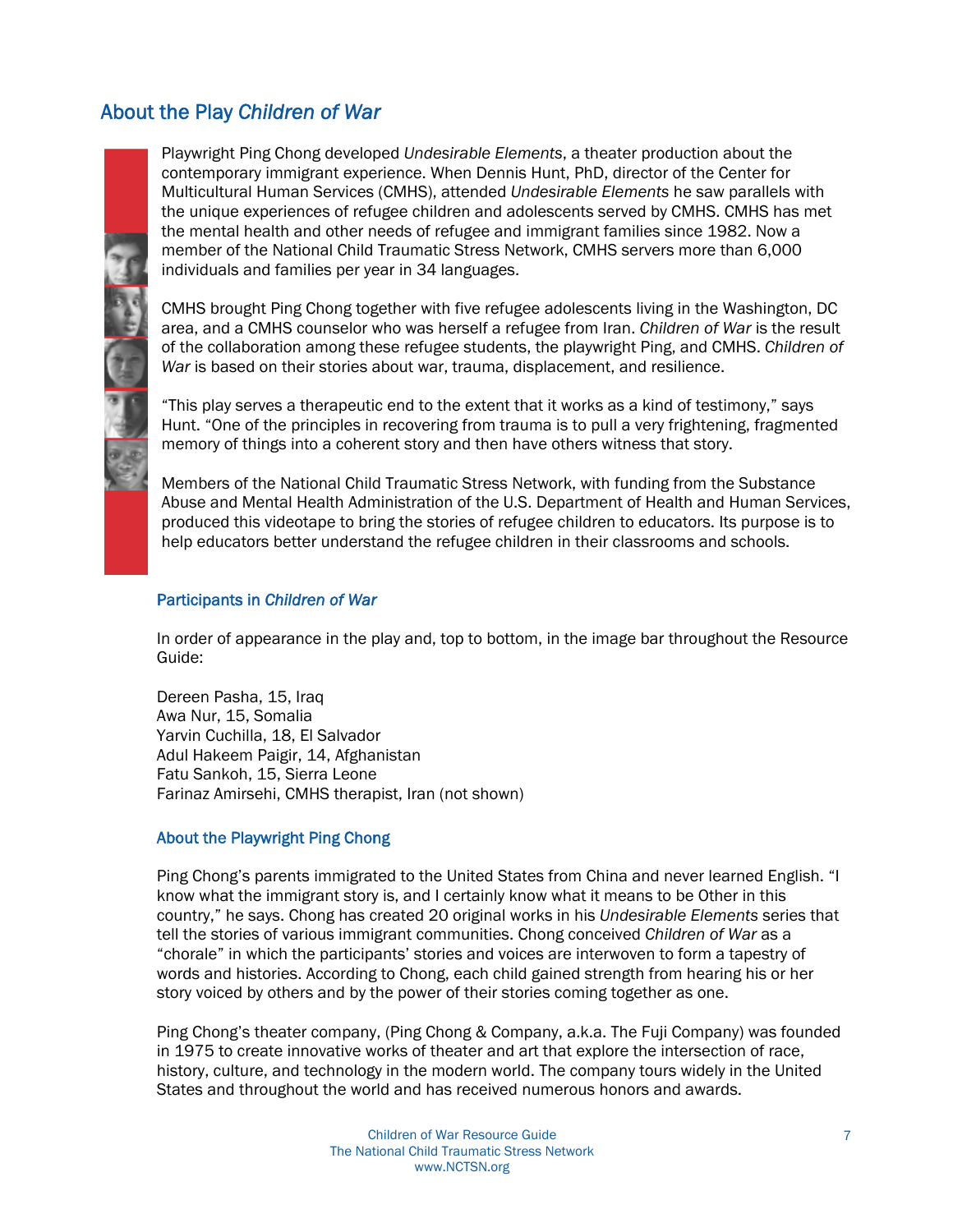### Web Resources

#### <http://www.nctsnet.org/refugees>

NCTSNet.org is the website of the National Child Traumatic Stress Network, providing information on aspects of child trauma, such as refugee trauma, maltreatment, exposure to community or domestic violence, disasters, and terrorism. For specific information about refugees, including more information on *Children of War*, go to the www.nctsnet.org/refugees address.

#### [http://www.brycs.org](http://www.brycs.org/)

Bridging Refugee Youth and Children's Services (BRYCS) is a national technical assistance project working to broaden the scope of information and collaboration among service providers in order to strengthen services to refugee youth, children, and their families.

#### [http://www.itvs.org](http://www.itvs.org/)

This website includes *Beyond the Fire*, audio and flash-animated movies that tell the real-life stories of 15 teenagers who have survived war in seven war zones, and are now living in the United States. *Beyond the Fire* also includes print materials and a curriculum for using the materials with secondary and high school students.

#### <http://www.usaforunhcr.org>

The USA for UNHCR, a nonprofit organization that supports the work of the United Nations High Commissioner for Refugees, maintains this website, which includes a wealth of information and educational materials.

#### <http://www.unhcr>

The website of the United Nations High Commissioner for Refugees contains many resources, as well as access to *Refugees* magazine.

#### <http://www.refugees.org>

The website of the US Committee for Refugees includes information about US government policy as it pertains to refugees.

#### <http://ajaproject.org/sandiegoproject.html>

This website follows refugee students from Afghanistan, Iraq, Somalia, and Sierra Leone.

#### <http://www.survivorsvic.org.au./>

The Victorian Foundation for Survivors of Torture (VFST) is a member of the Forum of Australian Services for Survivors of Torture and Trauma (FASSTT), a coalition of agencies that respond to the needs of survivors of torture and trauma who have come to Australia from overseas. The foundation provides direct care to survivors of torture and trauma in the form of counseling, advocacy, family support, group work, psycho-education, information sessions, and complementary therapies. This website includes resources for schools.